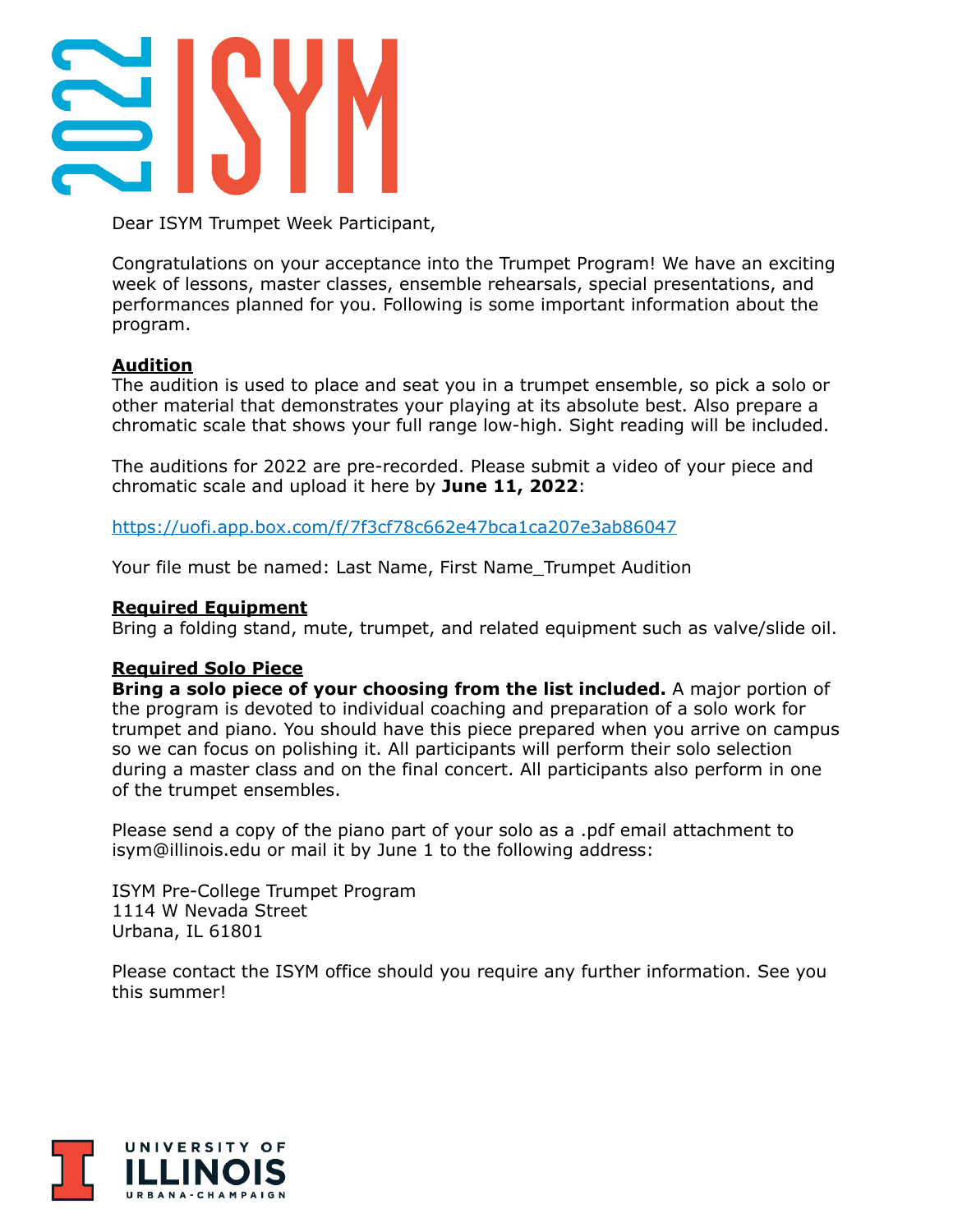

| Arban/Goldman-Carnival of Venice      | Bach/Nagel-Aria from Cantata No. 43                        |
|---------------------------------------|------------------------------------------------------------|
| Balay-Piece de Concours               | Boyce/Vedeski-Gavotte from Sym #4                          |
| Barat-Andante et Scherzo              | Clerisse-Andante and Allegro                               |
| Barat-Fantasie in Eb                  | Corelli/Voxman-Sarabande and Gavotta                       |
| Bozza-Caprice No. 2                   | Fitzgerald, arr.-English Suite                             |
| Bozza-Rustiques                       | Greig/Dishinger-Lyric Suite from Six<br>Lyric Pieces Op 68 |
| Clarke-Bride of the Waves             | <b>Grundman-Conversion for Cornet</b>                      |
| <b>Clarke-The Debutante</b>           | Krieger/Fitzgerald-Aria And Allegro                        |
| Corelli/Fitzgerald-Sonata VIII        | Lully/Post-Gavotte in Rondeau                              |
| Gabaye-Boutade                        | Mozart/Harris-Viennese Sonatina #1                         |
| Goedicke/Glover-Concert Etude         | Naulais, Jerome-Promenade Lyonnaise                        |
| Handel/Fitzgerald-Adagio and Allegro  | Picavais-Piece pour concours                               |
| Handel/Fitzgerald-Aria con variazioni | Proust, Pascal-Air de Fete                                 |
| Haydn-Concerto                        | Purcell/Dishinger-Gavotte and Hornpipe                     |
| <b>Hindemith-Sonate</b>               | Purcell/Ramsay-Trumpet Aria                                |
| Hubeau-Sonate                         | Purcell/Vincent-Two Pieces for Trumpet<br>(both)           |
| Hummel/Ghitaila-Concerto              | Uber, David-Theme and Variations                           |
| Kennan-Sonata                         |                                                            |
| Neruda/Hickman-Concerto in Eb         |                                                            |
| Peeters-Sonata Op 51                  |                                                            |